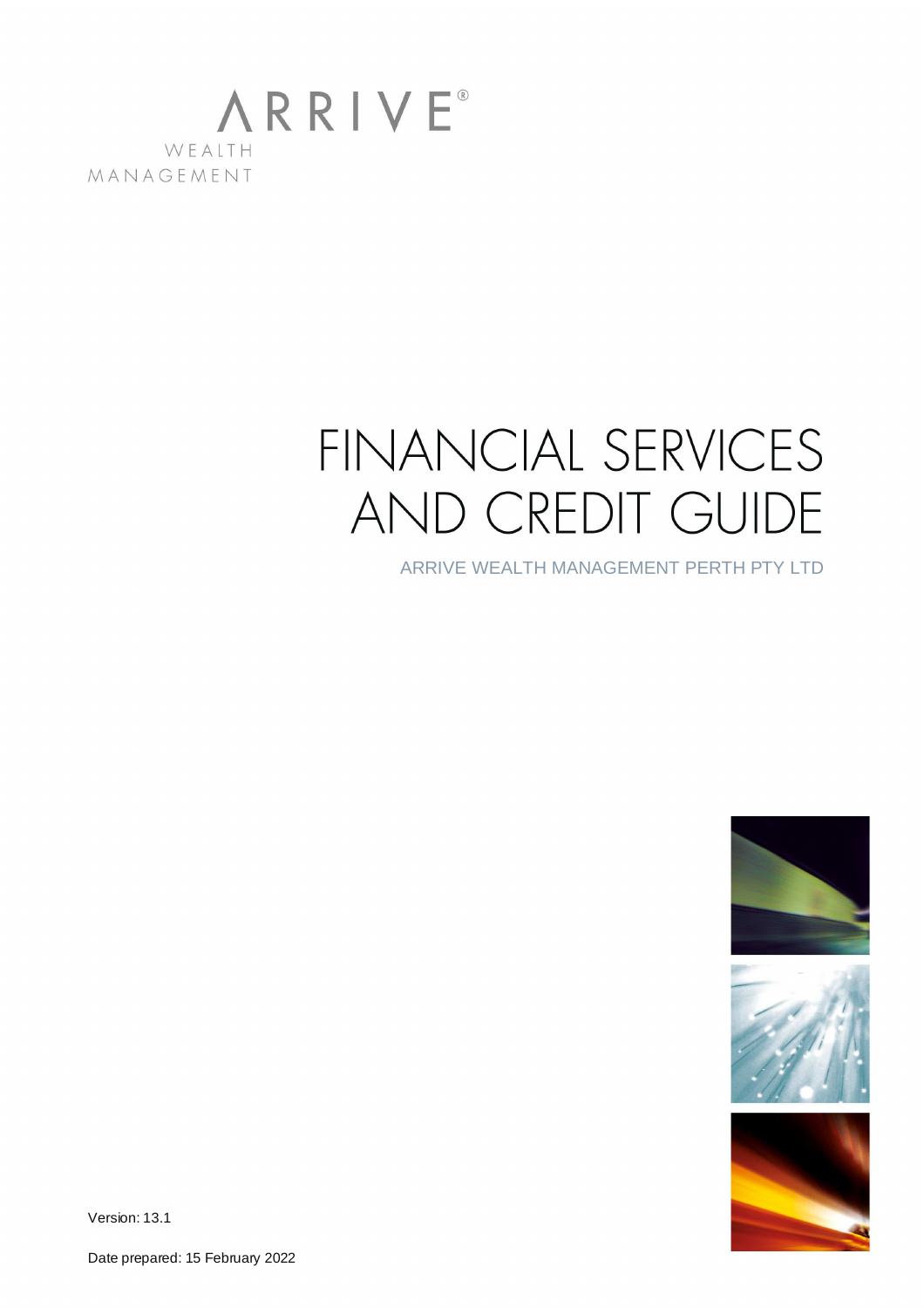This Financial Services and Credit Guide (FSCG) contains information that will help you decide whether to use the financial services we offer. It sets out:

- who we are and how we can be contacted
- the advice and services we provide
- information about our licensee, Hillross Financial Services Limited (Hillross), trading as Arrive Wealth management(Arrive)
- our fees and how we, and Arrive are paid in connection with those services
- how we manage your private information
- how you can complain about a matter relating to us or Arrive

### Documents you may receive

We will provide you with a number of documents as you progress through our financial planning process to capture each stage of your advice journey. We may provide these documents to you electronically to your nominated email address, unless otherwise agreed.

When we provide personal advice it will normally be documented and provided to you in a Statement of Advice (SOA), known as a financial plan. The financial plan contains a summary of your goals and the strategies and any financial products we may recommend to achieve your goals. It also provides you with detailed information about product costs and the fees and other benefits we and others will receive, as a result of the advice we have provided.

If we provide further personal advice a financial plan may not be required. We will keep a record of any further personal advice we provide you for at least seven years after our relationship ends. You may request a copy of such records by contacting our office during that period.

If we recommend or arrange a financial product for you we will provide a product disclosure statement (PDS) or investor directed portfolio service (IDPS) guide where relevant. These documents contain the key features of the recommended product, such as its benefits and risks as well as the costs you will pay the product provider to manage that product. You should read any warnings contained in your advice document, the PDS or IDPS guide carefully before making any decision relating to a financial strategy or product.

### **Not Independent**

Generally, we provide personal advice in line with our Approved Product and Services List (APSL) which may include financial products and services associated with the licensee. We may receive commissions from life insurance products we recommend and non-monetary benefits such as training and educational seminars from product providers. For these reasons, we are not considered independent, impartial, or unbiased.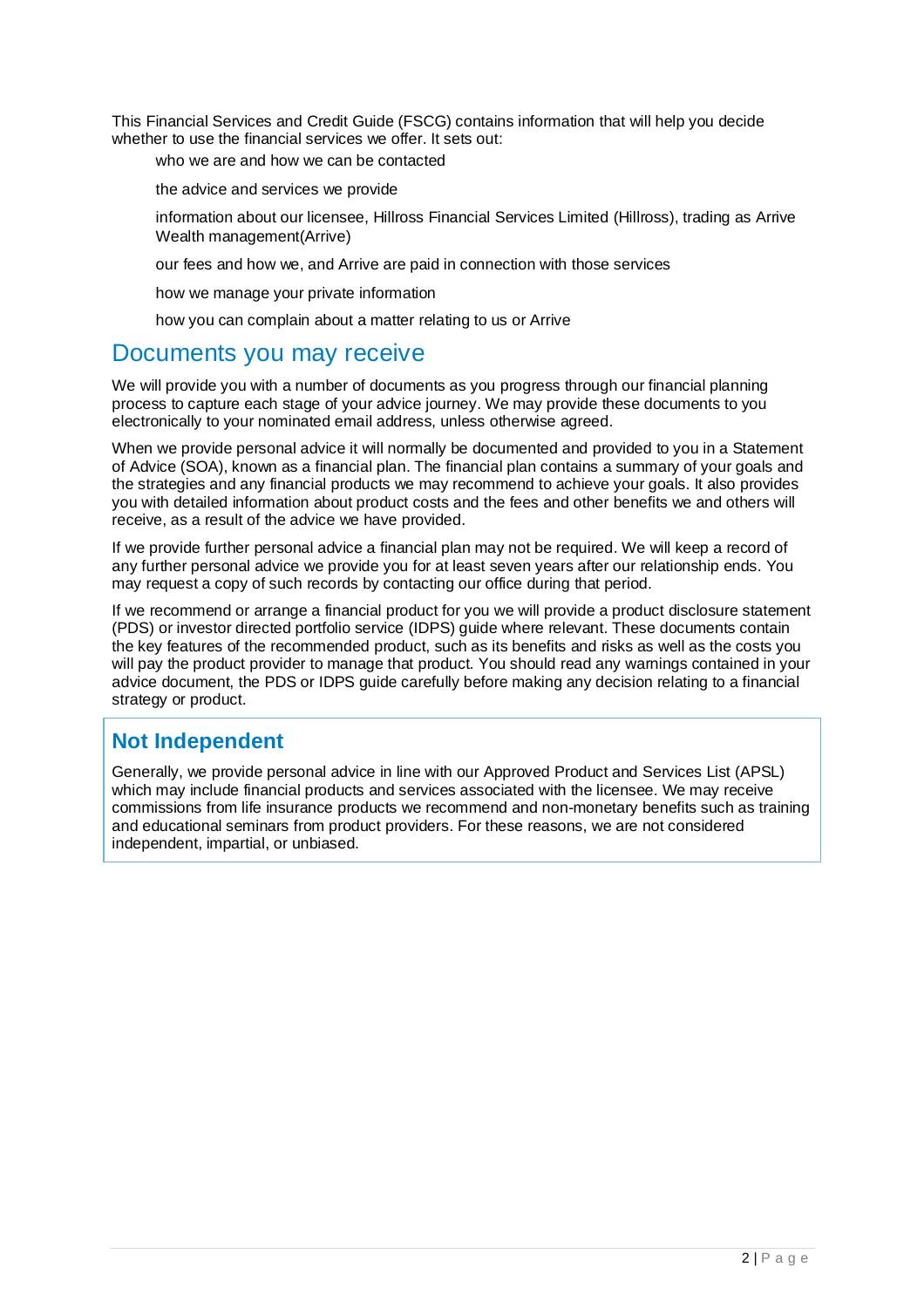## About our firm

#### **Summary of the business**

| Arrive Wealth Management Perth Pty Ltd as Trustee of the AWM<br><b>Investment Trust</b> |
|-----------------------------------------------------------------------------------------|
| 30 408 475 470                                                                          |
| 110 207 899                                                                             |
| 281107                                                                                  |
| 382090                                                                                  |
|                                                                                         |

### **Our office contact details**

| <b>Address</b> | Level 12, 197 St Georges Terrace, PERTH, WA 6000 |
|----------------|--------------------------------------------------|
| <b>Phone</b>   | 08 6141 3270                                     |
| Fax            | 08 6141 3101                                     |
| Email          | infoperth@arrive.com.au                          |
| Website        | www.perth.arrive.com.au                          |

This guide provides information about our advisers including their contact details, qualifications, experience, the services they may offer and financial products they can provide advice on.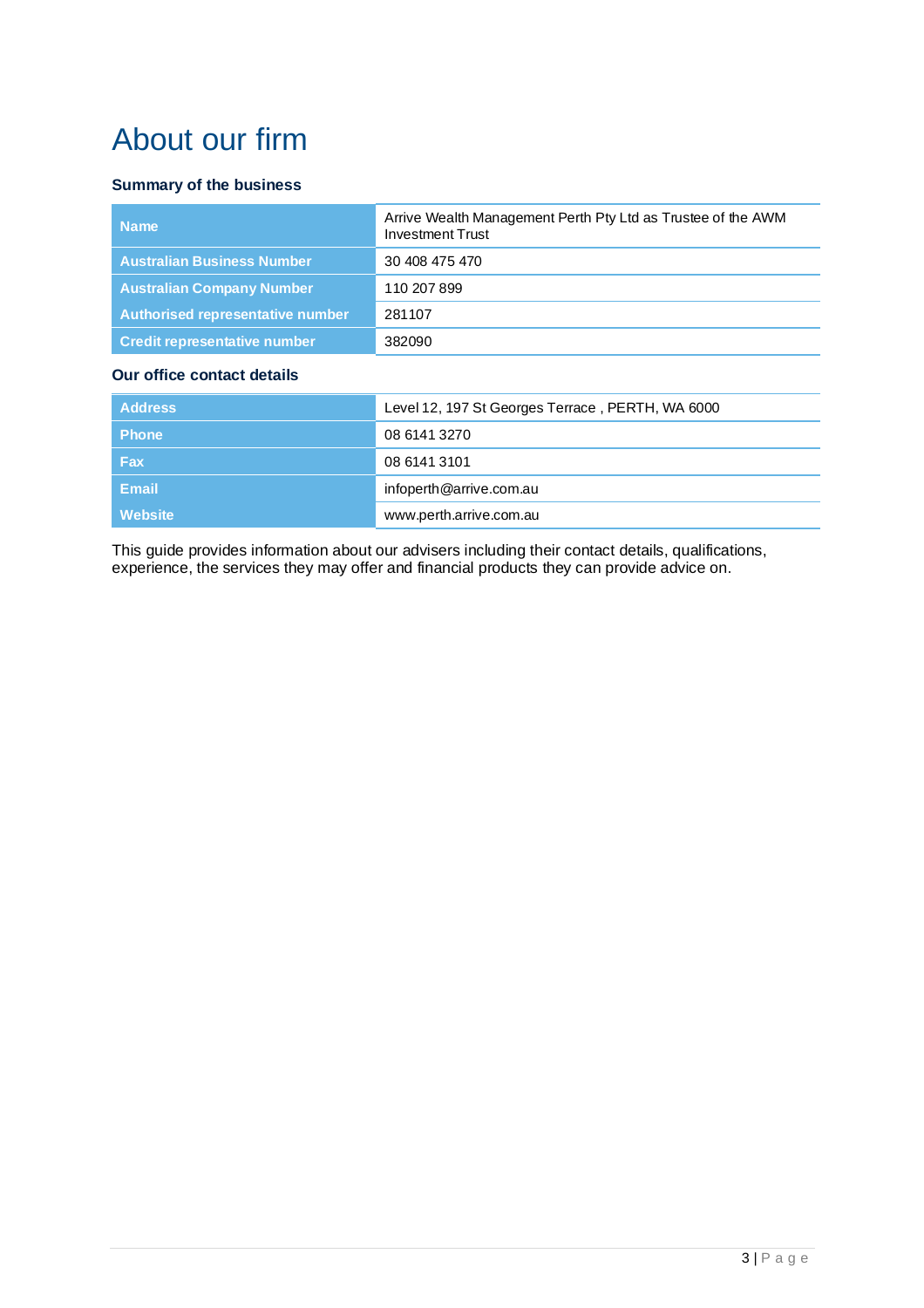## Our advice and services

We can provide you with personal and general advice about specific services and financial products listed below. We can also arrange for financial products to be issued without advice from us. In some cases, we may not be able to distribute a financial product to you under non-personal advice if your circumstances do not fit within a product's target market.

Individual advisers within our firm may not be qualified to provide advice in all of the services and products noted below. Their individual profile guides will note any limitations to the advice they are qualified to provide. At all times we will ensure the appropriate adviser is available to you to provide advice consistent with your goals.

The following table sets out the areas of advice we can help you with as well as the products and services we can arrange.

Any additional advice or services we can offer you, or limitations to the list below, will be outlined in **Our Financial Advisers and Credit Advisers** on page 11.

|                                                                                                | We can provide financial advice in relation to:                                                              | We can provide advice and arrange the following<br>products and services:              |
|------------------------------------------------------------------------------------------------|--------------------------------------------------------------------------------------------------------------|----------------------------------------------------------------------------------------|
|                                                                                                | Investment strategies (strategic asset<br>allocation)                                                        | Superannuation, including retirement savings<br>accounts                               |
|                                                                                                | Budget and cash flow management                                                                              | Self-managed superannuation funds (SMSF)                                               |
| Debt management (including borrowing for                                                       |                                                                                                              | Employer superannuation                                                                |
|                                                                                                | personal and investment purposes)                                                                            | Managed investments                                                                    |
| Salary packaging<br>Superannuation strategies and retirement<br>planning<br>Personal insurance |                                                                                                              | Investor directed portfolio services (for                                              |
|                                                                                                | example, administration platforms)                                                                           |                                                                                        |
|                                                                                                | Deposit and payment products (for example<br>term deposits, cash management accounts and                     |                                                                                        |
|                                                                                                |                                                                                                              | non-cash payment products)                                                             |
| Estate planning<br>Centrelink and other government benefits                                    |                                                                                                              | Standard margin loans                                                                  |
|                                                                                                | Retirement income streams, including pensions<br>and annuities                                               |                                                                                        |
|                                                                                                |                                                                                                              | Personal and group Insurance (life cover,<br>disability, income protection and trauma) |
|                                                                                                | Life investment products including whole of life,<br>endowment and bonds                                     |                                                                                        |
|                                                                                                | Securities (including listed securities and debt<br>securities)                                              |                                                                                        |
|                                                                                                | Exchange traded funds and Listed investment<br>companies                                                     |                                                                                        |
|                                                                                                | Arranging for listed securities, shares and<br>debentures to be bought and sold via a<br>platform and broker |                                                                                        |
|                                                                                                | Limited selection of investment guarantees                                                                   |                                                                                        |

Arrive maintains an approved products and services list from a diversified selection of approved Australian and International provides, including companies related to Arrive. These have been researched by external research houses as well as our in-house research team.

Arrive periodically reviews these products to ensure that they remain competitive with similar products that address similar client needs and objectives. Generally, we recommend products that are on the approved products and services list. However, if appropriate for your needs, we may, subject to Arrive's approval, recommend other products.

A copy of the approved products and services list can be supplied to you upon request.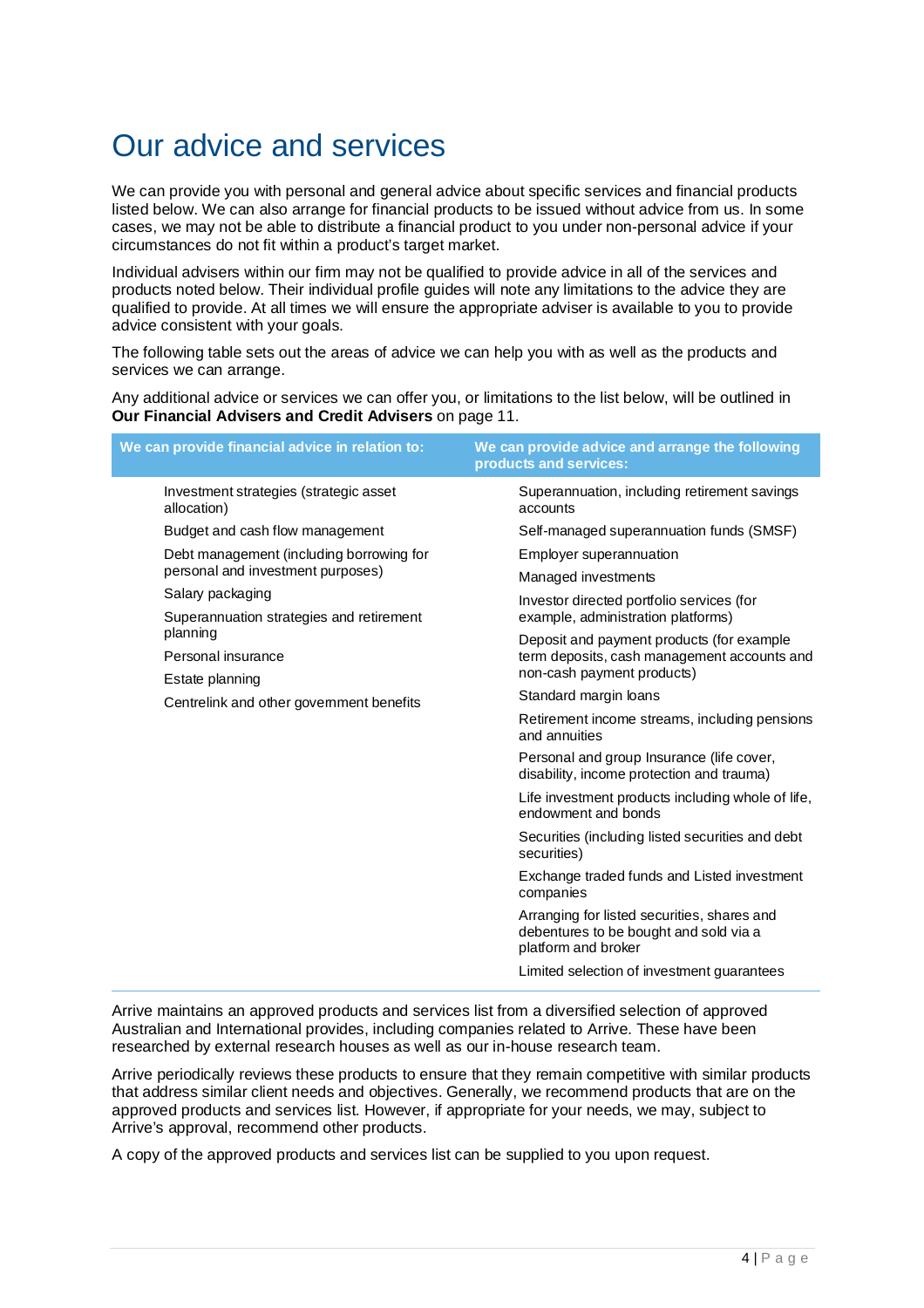If we recommend a new platform or portfolio administration service, we use those approved by Arrive. These services may include those issued by companies related to Arrive.

As at October 2021, the lenders whose products are most commonly recommended by accredited mortgage consultants authorised by Arrive are Westpac, Macquarie Bank, AFG Home Loans, ANZ, NAB and Bank SA.

### Tax implications of our advice

Under the Tax Agent Services Act 2009, Arrive Wealth Management Perth Pty Ltd is authorised by the Tax Practitioners Board to provide tax (financial) advice services on matters that are directly related to the nature of the financial planning advice provided to you. We will not consider any other tax matters in our advice to you. Where tax implications are discussed they are incidental to our recommendations and only included as an illustration to help you decide whether to implement our advice.

### Transaction services

We can arrange to complete transactions for you on limited types of financial products where we can take your instructions and arrange for the transaction to be completed, without providing personal advice. If you wish to proceed without our advice, we will ask you to confirm your instructions, which will be documented in writing. We will keep a record of this documentation for seven years after the end of our relationship. You may request a copy of such records by contacting our office during that period.

### Your relationship with us and using our services

You can contact us directly with any instructions relating to your financial products. This includes giving us instructions by telephone, mail or email. We can only accept your instructions via email once you have signed an authority form.

We will work with you to agree what advice and services we will provide and when and how often we will provide them.

Where you agree to annual advice and services, the details will be documented and provided to you in an advice or service agreement. This includes the frequency of contact between us, service standards that may apply, any fee arrangements and how the agreement can be terminated.

If at any time you wish to terminate your relationship with us, please contact us using the details shown in this guide.

### Providing information to us

It is important that we understand your circumstances and goals, so that we can provide you with appropriate advice and services. You have the right not to provide us with any personal information. Should you choose to withhold information, or if information you provide is incomplete or inaccurate the advice or services we provide you may not be appropriate for you.

It is also important that you keep us up to date by informing us of any changes to your circumstances so we are able to determine if our advice continues to be appropriate.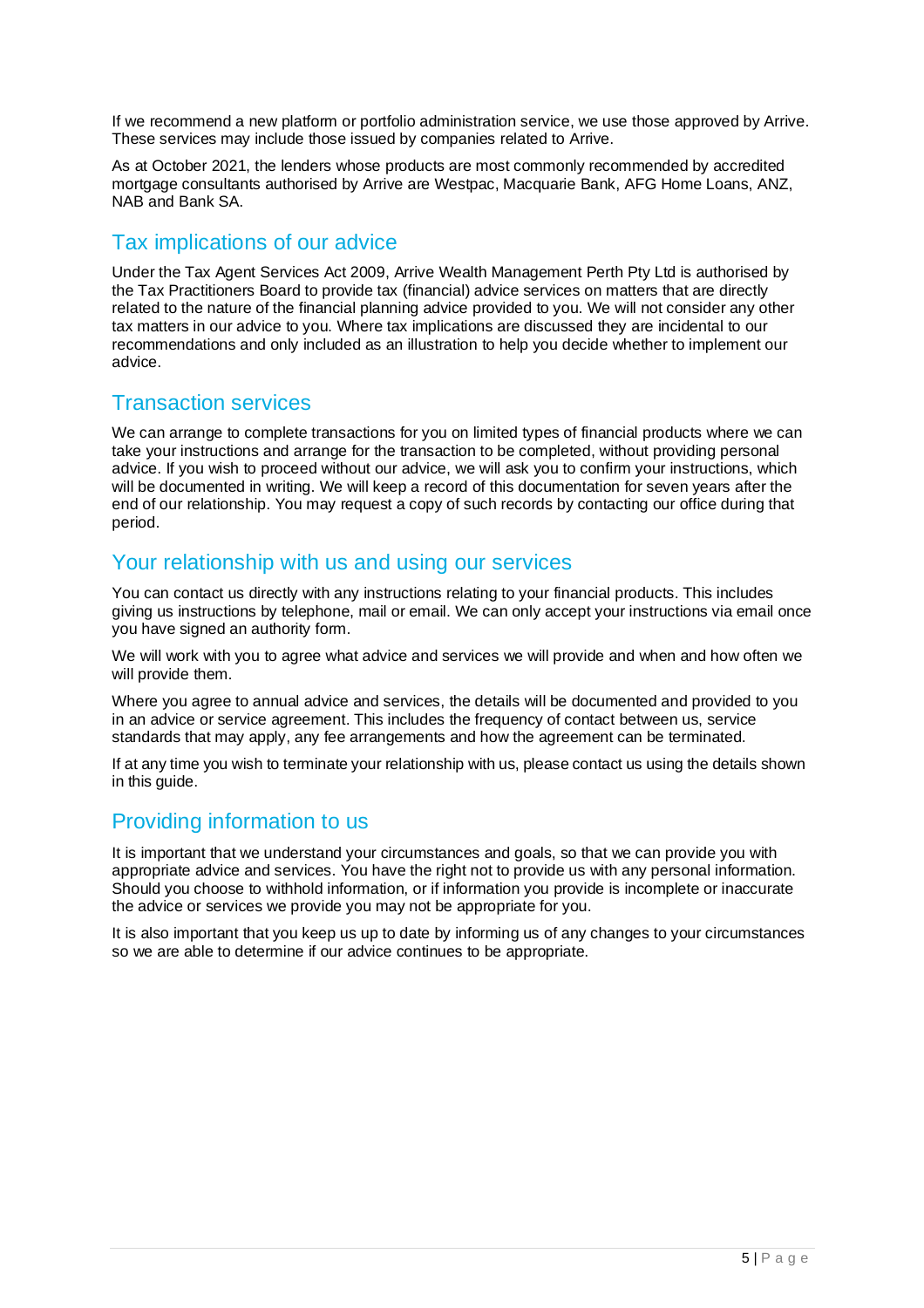## Our fees

The actual fee charged to you will depend on the nature of the advice or service we provide. We will discuss and agree the actual fees with you before we proceed. The following section outlines the types of fees that may apply:

The fees charged for our advice and services may be based on a combination of:

- A set dollar amount; or
- A percentage based fee

Our agreed advice and service fees may include charges for:

- Initial advice
- Ongoing advice and services
- Annual advice and services

Please note that for services in relation to insurance and some credit products, commissions may be paid by the product provider as follows:

- Initial commission a percentage of the value of your loan balance or insurance premiums; and
- Ongoing commission a percentage of the value of your outstanding loan amount or premiums, usually calculated at the end of each month in which you hold the loan, or on renewal of insurance products

We may also receive commissions for deposit bonds. Details are in the schedule of fees.

#### **Payment methods**

We offer you the following payment options for payment of our advice and service fees:

- BPAY, direct debit (savings), credit card or cheque; and
- Deduction from your investment (subject to the advice and service provided)

All permissible fees and commissions will be paid directly to Arrive as the licensee. It will then pass on the amounts due to us through its payment system. Arrive charges our practice a Licensee Fee each year. The Licensee Fee is determined as an annual amount based on a number of factors, including our business revenue, the number of advisers and/or accredited mortgage consultants in the practice and a practice fee.

For more information on our services, please see our **Schedule of fees** attached or available on request.

### Other costs

Where other costs are incurred in the process of providing our advice and services to you, you will be liable for these costs. However, we will agree all additional costs with you prior to incurring them.

### Other benefits we may receive

The following are monetary and non-monetary benefits we may receive other than those explained above. These are not additional costs to you.

In addition to the payments we may receive for our advice and services, we may receive other support services or recognition from the licensee to help us grow our business. This could include education or training support, badging rights, technology, financing, events or other recognition we are eligible for. We may receive benefits from product issuers that may include non-monetary benefits that are valued at less than \$300. We may also participate in business lunches or receive corporate promotional merchandise tickets to sporting or cultural events and other similar items.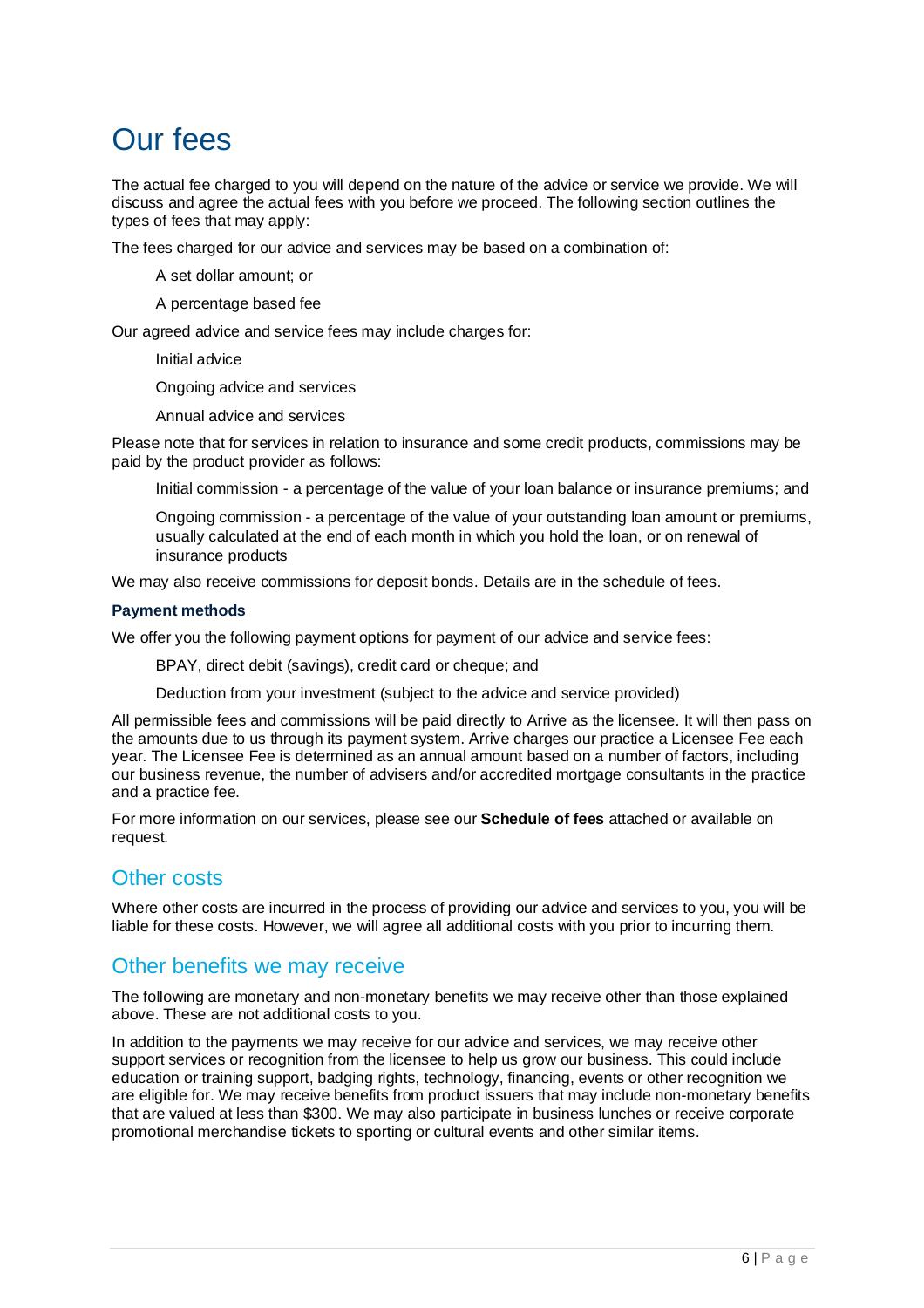#### **Development, management and advice (DMA) run off payments**

Eligibility to receive DMA run off payments is dependent on us continuing to be authorised by and meeting standards set by Arrive. From 31 January 2020 we will be eligible to receive run off payments based on the amount of advice revenue we generated in 2018. Advice revenue includes revenue directly attributable to advice provided to a client for an agreed fee. It excludes commissions from investment, insurance and banking products. These payments are to assist with our cashflow over 3 years as set out in the table below. Run off payments will not be made after January 2023.

| Year | Total annual amount |
|------|---------------------|
| 2021 | \$21,000.00         |
| 2022 | \$10,500.00         |

#### **Placement fees**

From time to time Arrive will receive fees from brokers or product issuers (including AMP group companies) for arranging client participation in Initial Public Offerings (IPOs) of financial products. The fee, which is generally a percentage of the fee paid to the broker, varies from offer to offer and by the level of participation by Arrive. We may share in this fee based on the level of participation by our clients.

#### **Business buy-back option**

Where we request Arrive to buy-back our business on or prior to 31 December 2021 and this is approved by Arrive, then if we leave the financial services industry, Arrive makes available a facility for its authorised representatives to transfer their clients. If this happens, Arrive may buy back the servicing rights of our clients. The facility is subject to certain conditions (such as, reason for sale, time the firm has been operating with Arrive, level of adherence to Arrive compliance requirements and achieving a satisfactory level of customer service), and provides a minimum value for our register of clients. The minimum value is based on a multiple of firm revenue. If at some future time we should look to sell our firm, Arrive may purchase the servicing rights of our clients in these circumstances.

#### **Personal and professional development**

Arrive offers education, personal and professional development opportunities to our firms on an annual basis. Participation in these opportunities may be based on attainment of qualifying criteria or open eligibility.

#### **Education and professional development**

Provided we meet specific qualification criteria Arrive will support the firm with up to 20% of the licensee fees payable by the firm to the licensee in 2017 to meet the training and education requirements for financial advisers as required by Financial Adviser Standards and Ethics Authority.

The support mentioned above is paid by Arrive directly to the education provider and not to us.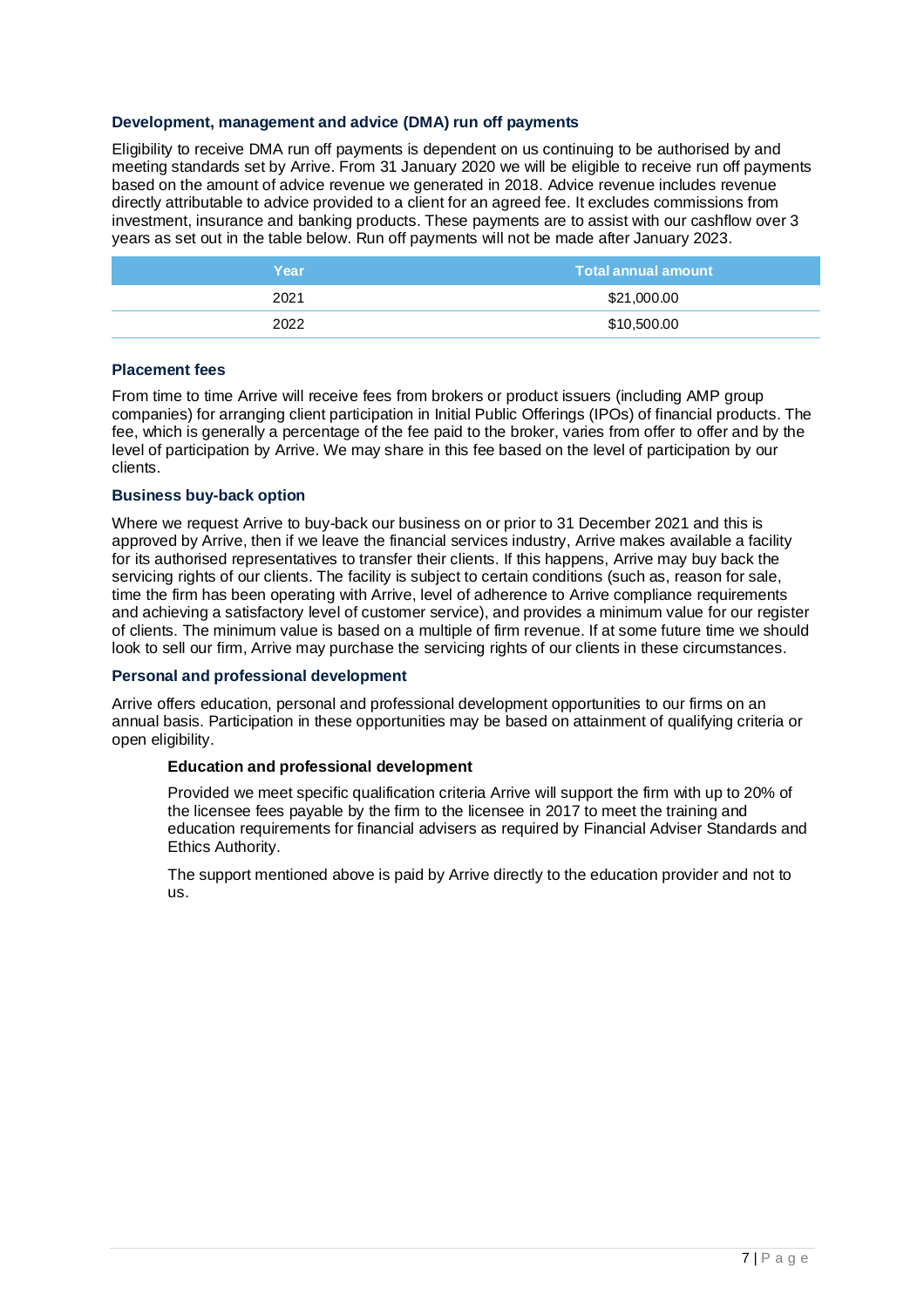## Relationships and associations

It is important that you are aware of the relationships that Arrive has with providers of financial services and products as they could be seen to influence the advice you receive.

### About our licensee

Arrive Wealth Management (Arrive), a trading name of Hillross Financial Services Limited (Hillross)

ABN 77 003 323 055

Australian Financial Services and Australian Credit Licensee

Licence No: 232705

Arrive has:

- Approved the distribution of this guide
- Authorised us to provide advice and other services as described in this guide
- Authorised us to provide credit assistance services to you

Arrive's registered office is located at 33 Alfred Street, Sydney, NSW 2000.

### About the AMP Group

Arrive is a member of the AMP group of companies. We can provide advice on products from a wide range of financial product providers, some of which are related or associated with Arrive, namely:

- National Mutual Funds Management Limited NMMT Limited N.M. Superannuation Pty Limited AMP Capital Funds Management Limited AMP Capital Investors Limited AMP Superannuation Limited
- ipac asset management limited AMP Bank Limited Australian Securities Administration Limited (ASAL) SuperConcepts Pty Ltd
- SMSF Administration Solutions Pty Ltd

If we recommend a product issued by the AMP Group or a third party product issuer, they will benefit from our recommendation by receiving product, administration and investment fees, as well as fees paid by fund managers to distribute their product. These fees are all disclosed in the relevant PDS or IDPS guide.

Authorised representatives and/or staff employed in our business may hold shares in AMP Limited, whose share price may be favourably affected by the sale of products issued by AMP Group companies.

### Arrive's relationships with other companies

From time to time, AMP Services Limited (ASL) may facilitate access to Arrive and its authorised representatives for issuers to train or educate Arrive and its authorised representatives on their products.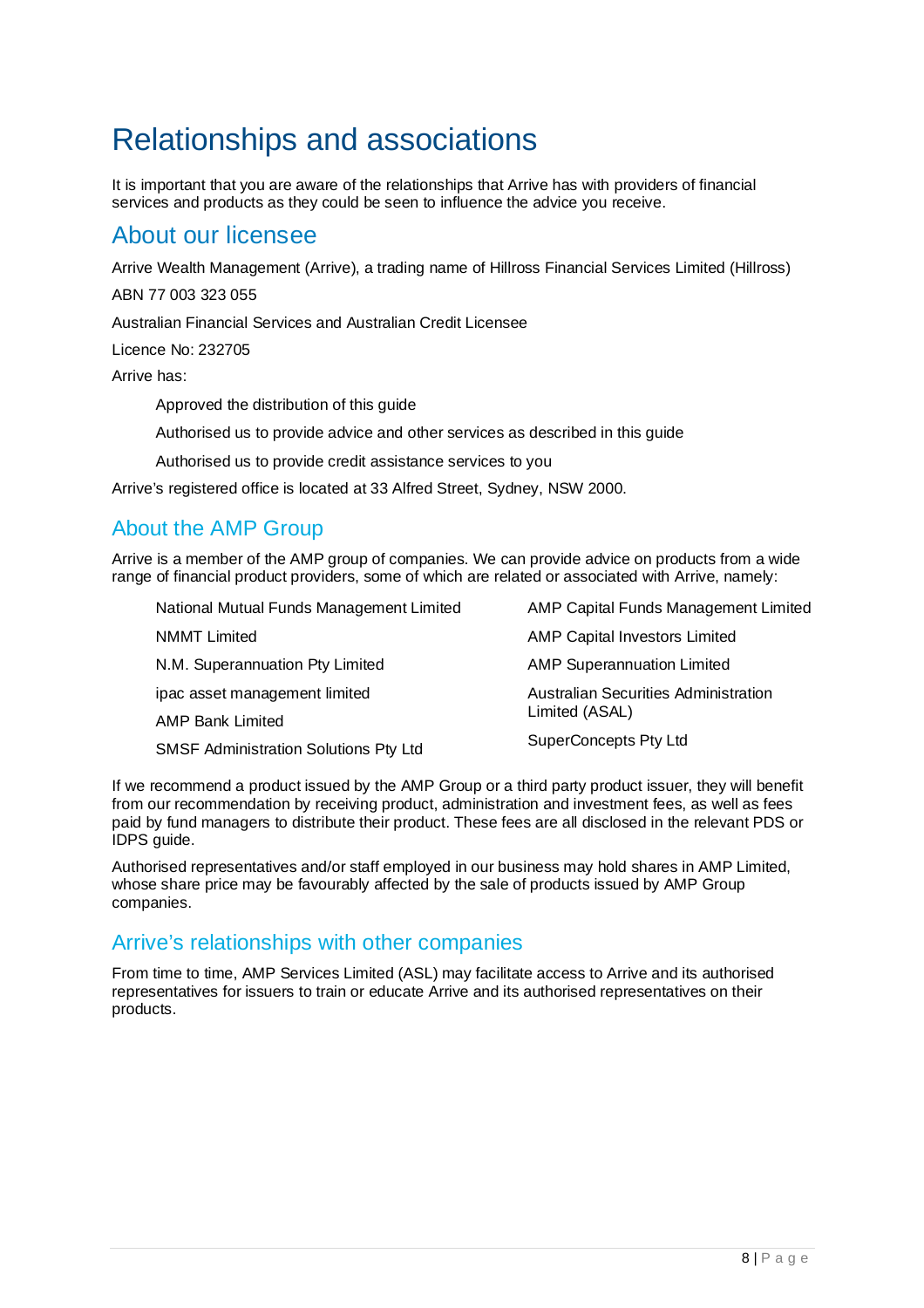## Confidence in the quality of our advice

If at any time you feel like you are not satisfied with our services, the following will help you understand your options and find a resolution.

- Contact your adviser and tell them about your complaint.
- If your complaint is not satisfactorily resolved within three business days, please contact Arrive:
	- Phone 1800 812 388
	- Email advicecomplaints@amp.com.au
	- In Writing:
		- **Hillross Financial Services Limited**
		- **Attention: Head of Advice Complaints and Client Remediation**
		- 33 Alfred Street
		- Sydney NSW 2000
- They will try to resolve your complaint quickly and fairly. They will provide you with a decision in respect to your complaint within 30 days of us receiving it.
- We note that in some circumstances, it may not be possible for us to completely resolve a complaint within this timeframe. If you do not agree with our decision in respect of your complaint, or are otherwise unsatisfied with our response, you may escalate your complaint to one of the following External Dispute Resolution Schemes listed in the following table.

| Any issues relating to financial<br>advice, investments,<br>superannuation, insurance matters,<br>or credit matters | <b>Australian Financial Complaints Authority (AFCA)</b><br>GPO Box 3<br>Melbourne VIC 3001<br>1800 931 678<br>www.afca.org.au<br>info@afca.org.au |
|---------------------------------------------------------------------------------------------------------------------|---------------------------------------------------------------------------------------------------------------------------------------------------|
| Any issue relating to your personal<br><b>information</b>                                                           | <b>The Privacy Commissioner</b><br>GPO Box 5218<br>Sydney NSW 2001<br>1300 363 992<br>privacy@privacy.gov.au                                      |

You may also contact the **Australian Securities & Investments Commission (ASIC)** on 1300 300 630 (free call info line) to make a complaint and obtain information about your rights.

### Professional indemnity insurance

We maintain professional indemnity insurance to cover our advice and the recommendations provided by your adviser. Arrive is also covered by professional indemnity insurance and this satisfies the requirements imposed by the Corporations Act 2001 and National Consumer Credit Protection Act. The insurance covers claims arising from the actions of former employees or representatives of Arrive, even where subsequent to these actions they have ceased to be employed by or act for Arrive.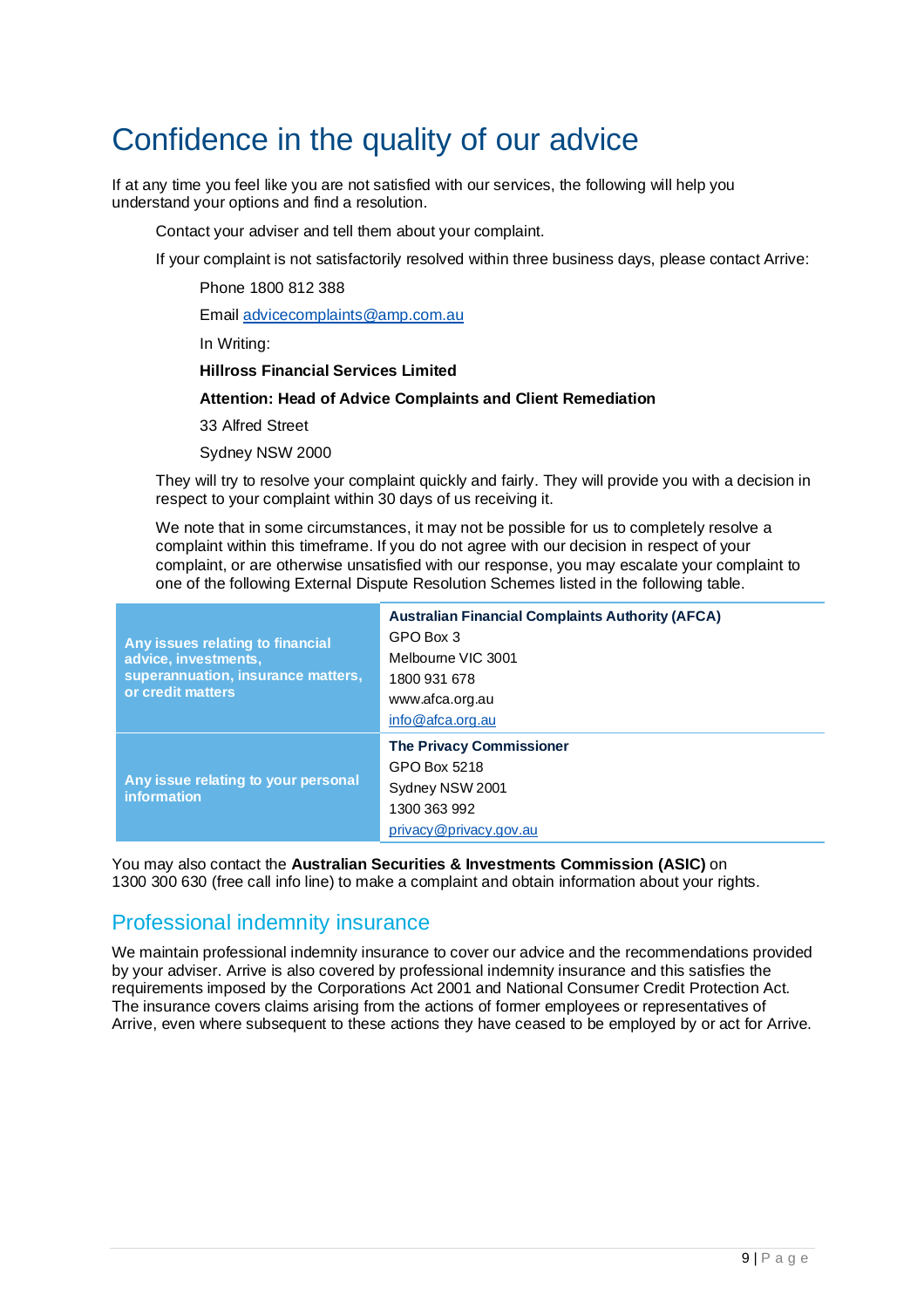## Your privacy

We are committed to protecting your privacy. Below we outline how we maintain the privacy of the information we collect about you.

### Privacy collection statement

As part of the financial planning process, we need to collect information about you. Where possible we will obtain that information directly from you, but if authorised by you we may also obtain it from other sources such as your employer or accountant. If that information is incomplete or inaccurate, this could affect our ability to fully or properly analyse your needs, objectives and financial situation, so our recommendations may not be completely appropriate or suitable for you.

We are also required under the Anti-Money-Laundering and Counter-Terrorism Financing Act (AML/CTF) 2006 to implement client identification processes. We will need you to present identification documents such as passports and driver's licences in order to meet our obligations.

We keep your personal information confidential, and only use it in accordance with our Privacy Policy. Some of the ways we may use this information are set out below:

- Your adviser and Arrive may have access to this information when providing financial advice or services to you;
- Your adviser may, in the future, disclose information to other financial advisers, brokers and those who are authorised by Arrive to review customers' needs and circumstances from time to time, including other companies within the AMP group (the Group);
- Your information may be disclosed to external service suppliers both here and overseas who supply administrative, financial or other services to assist your adviser and the Group in providing financial advice and services to you. A list of countries where these service providers are located can be found in the Group Privacy Policy;
- Your information may be used to provide ongoing information about opportunities that may be useful or relevant to your financial needs through direct marketing (subject to your ability to optout as set out in the Group Privacy Policy);
- Your information may be disclosed as required or authorised by law and to anyone authorised by you.

Your adviser and Arrive will continue to take reasonable steps to protect your information from misuse, loss, unauthorised access, modification or improper disclosure. You can request access to the information your adviser or Arrive holds about you at any time to correct or update it as set out in the Group Privacy Policy. The Group Privacy Policy also contains information about how to make a complaint about a breach of the Australian Privacy Principles.

For a copy of the Group's Privacy Policy visit http://www.amp.com.au/privacy or you can contact us.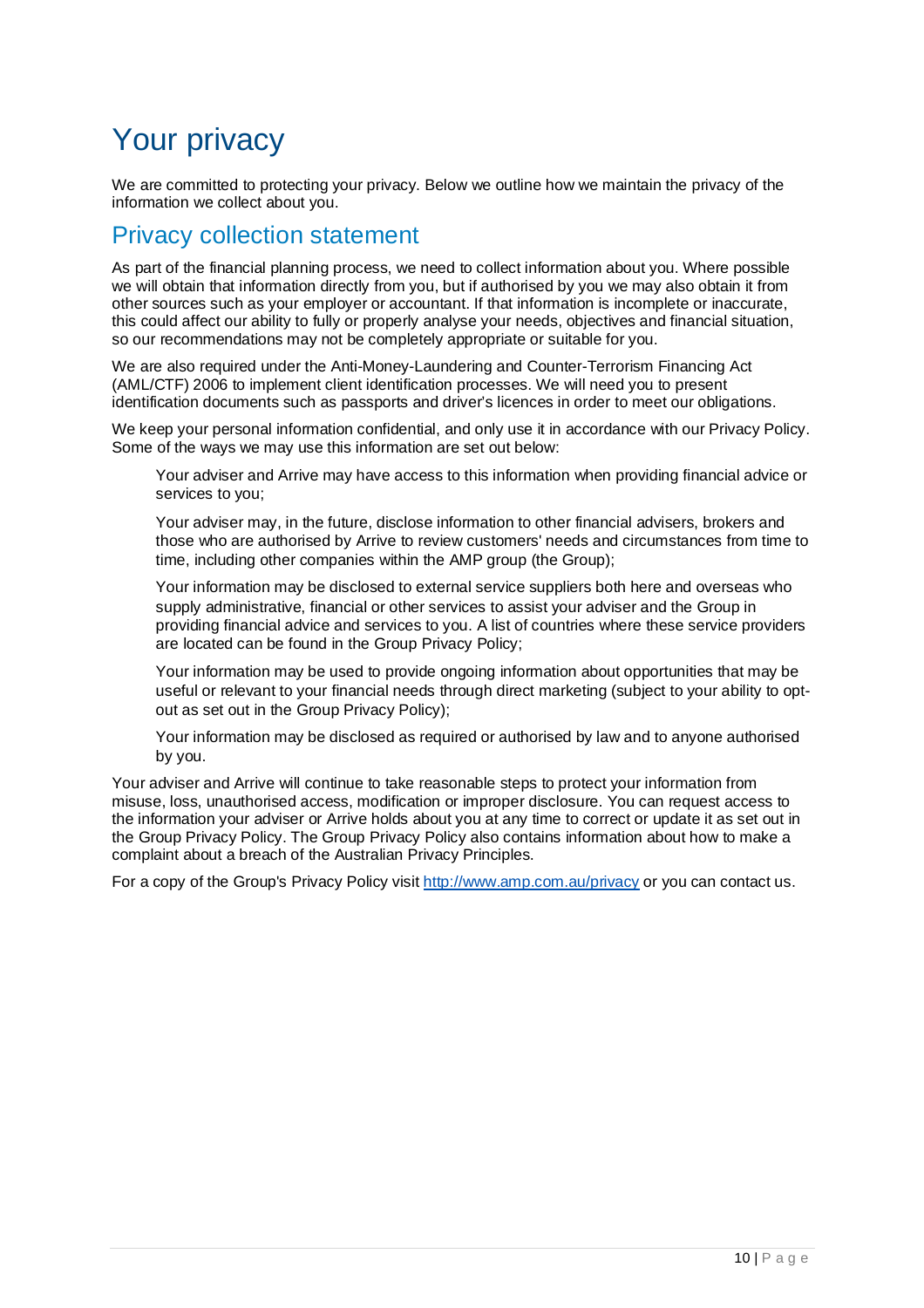## Our financial advisers and credit advisers

## About Christopher Gee

| <b>Phone</b>                            | 08 6141 3271            |
|-----------------------------------------|-------------------------|
| <b>Email</b>                            | chris_gee@arrive.com.au |
| <b>Authorised representative number</b> | 247722                  |
| <b>Credit representative number</b>     | 368831                  |
|                                         |                         |
| <b>Qualifications (Finance related)</b> |                         |
| Bachelor of Commerce                    |                         |
| Graduate Diploma in Financial Planning  |                         |

**Professional memberships** 

FPA - Financial Planning Association

**Professional designations** 

CFP - Certified Financial Planner (FPA)

## The advice and services I can provide

I am authorised to provide all the services listed in the **Our advice and services** section.

I am also a credit representative of Arrive and am authorised to provide strategic debt advice regarding how to structure debt, suitability of existing loan structures and repayment options. I am not authorised to provide credit assistance. If you require advice involving mortgages or other lending products, I can refer you to an accredited mortgage consultant.

### How I am paid

I receive the following from our firm:

- salary
- share of revenue

Based on the above, the following contains my remuneration details:

 Christopher is an employee and director of Arrive Wealth Management Pty Ltd and receives salary plus profit distributions from the practice.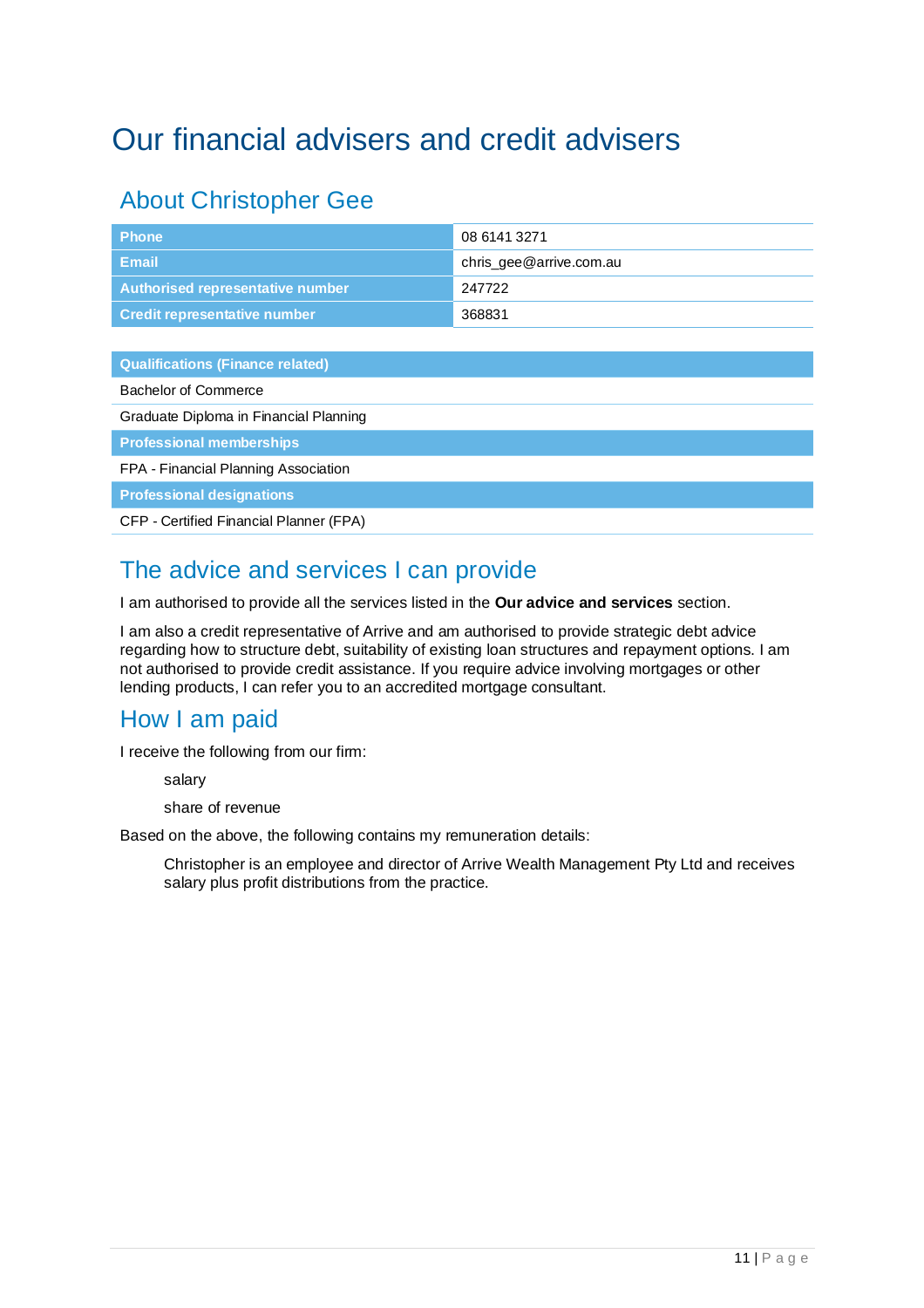## About Andrew Yoong

| <b>Phone</b>                        | 08 6141 3272               |
|-------------------------------------|----------------------------|
| <b>Email</b>                        | andrew_yoong@arrive.com.au |
| Authorised representative number    | 247723                     |
| <b>Credit representative number</b> | 370560                     |

**Qualifications (Finance related)** 

| Diploma of Financial Planning           |
|-----------------------------------------|
| Bachelor of Commerce                    |
| <b>Professional memberships</b>         |
| FPA - Financial Planning Association    |
| <b>Professional designations</b>        |
| CFP - Certified Financial Planner (FPA) |

## The advice and services I can provide

I am authorised to provide all the services listed in the **Our advice and services** section.

I am also a credit representative of Arrive and am authorised to provide strategic debt advice regarding how to structure debt, suitability of existing loan structures and repayment options. I am not authorised to provide credit assistance. If you require advice involving mortgages or other lending products, I can refer you to an accredited mortgage consultant.

### How I am paid

I receive the following from our firm:

- salary
- share of revenue

Based on the above, the following contains my remuneration details:

 Andrew is an employee and director of Arrive Wealth Management Pty Ltd and receives salary plus profit distributions from the practice.